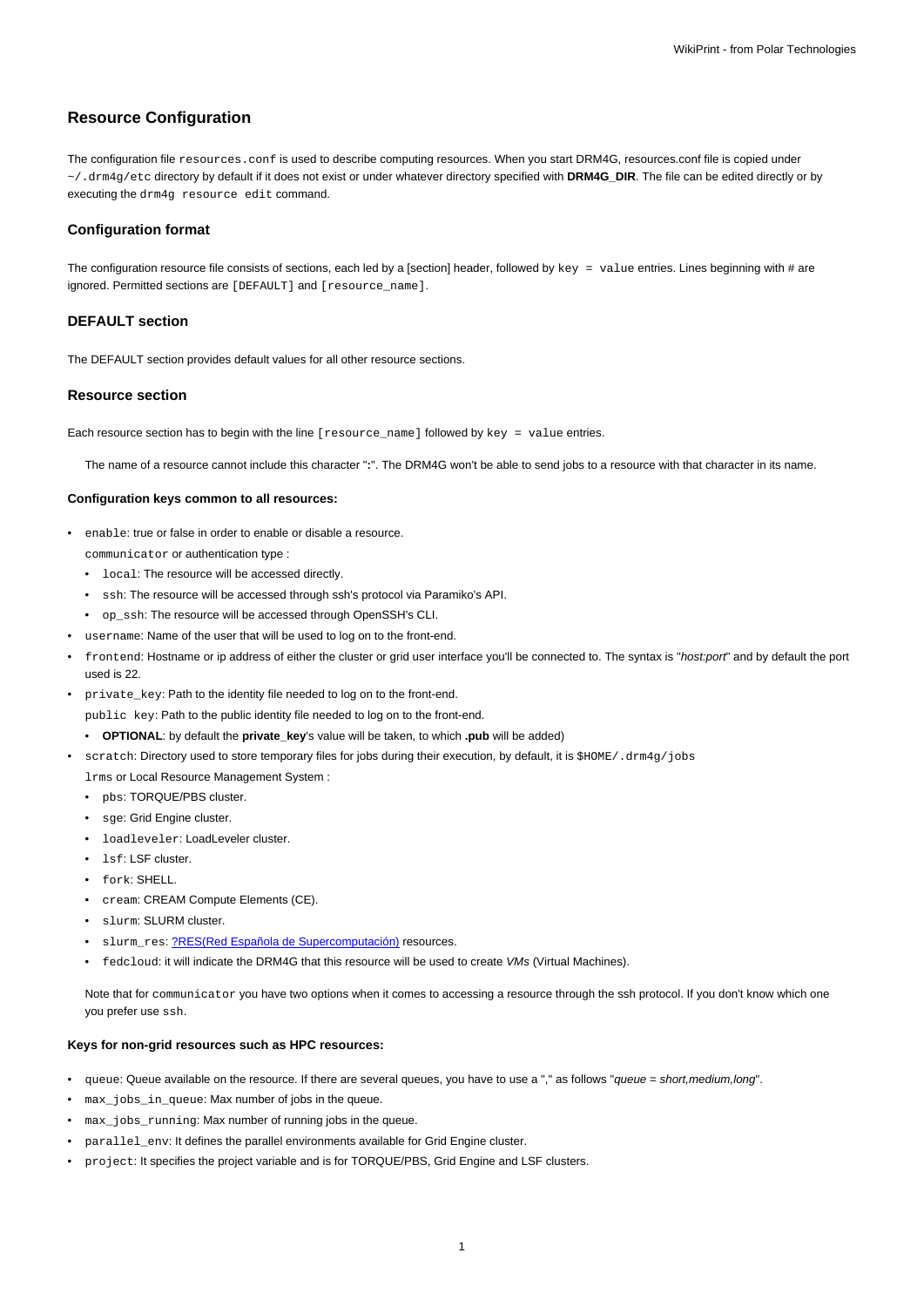#### **Keys for grid resources:**

- vo: Virtual Organization (VO) name.
- host filter: A host list for the VO. Each host is separated by a ",". Here is an example: "host filter = prod-ce-01.pd.infn.it, creamce2.gina.sara.nl".
- bdii: It indicates the BDII host to be used. The syntax is "bdii:port". If you do not specify this variable, the LCG\_GFAL\_INFOSYS environment variable defined on the grid user interface will be used by default.
- myproxy\_server: Server to store grid credentials. If you do not specify this variable, the MYPROXY\_SERVER environment variable defined on the grid user interface will be used by default.

#### **Keys for FedCloud resources:**

FedCloud resources are a bit different than the rest. They are not considered to be *hosts* so they won't be listed when using the command drm4g host and therefore won't be used to execute jobs. Their only function is to connect to a machine with a cloud proxy certificate (**X.509 certificates**) capable of giving you access to cloud resources.

vm\_communicator: or authentication type for the created VMs :

- ssh: The resource will be accessed through ssh's protocol via Paramiko's API.
- op\_ssh: The resource will be accessed through OpenSSH's CLI.
- vm\_user: Name of the user that will be used to log on to the creates VMs.
- myproxy\_server: Server to store cloud credentials. If you do not specify this variable, the MYPROXY\_SERVER environment variable defined on the grid user interface will be used by default.
- nodes: It indicates how many VMs you wish to create with the specified configuration
- volume: It's possible to create some extra storage and add it to the VM. With this you can specify how many extra GBs of storage you want.

The values of the next configuration keys can be customized at your discretion. A new cloud configuration file has been added to the DRM4G called "**cloudsetup.json**" for this reason. This resource keys reference the information saved in this cloud configuration file.

- cloud: Name that describes the site from which the image, that will be used to create the VM, will be acquired.
- virtual\_image: It indicates which one of the system images available you will be using
- flavour: It indicates the hardware template for the VM

Where and how to get the correct values for your cloud configuration file as well as a more in depth explanation of some of these configuration keys can be found in the section [How to configure an EGI FedCloud VM.](https://meteo.unican.es/trac/wiki/DRM4G/ResourceConfiguration/EGIFedCloud)

A few extra things to take into consideration:

- If no vm\_user is specified, drm4g\_admin will be used by default.
- If no ym communicator is specified, the one in communicator will be used, but if it's set to local, the DRM4G will set it to ssh.
- For the moment, the lrms for all created VMs will be fork.
	- The private key used to access the VM will be the same as the one used to access the machine that will create it.
	- So even if you're going to use your local machine to create the VM, you'll have to specify a private\_key.

## **Examples**

By default, DRM4G is going to use the local machine as fork lrms:

| [localmachine]         |               |
|------------------------|---------------|
| enable                 | = true        |
| communicator           | $=$ local     |
| frontend               | $=$ localhost |
| lrms                   | $=$ fork      |
| $max_jobs_running = 1$ |               |
|                        |               |

TORQUE/PBS cluster, accessed through ssh protocol:

[meteo]  $enable$  = true communicator = ssh